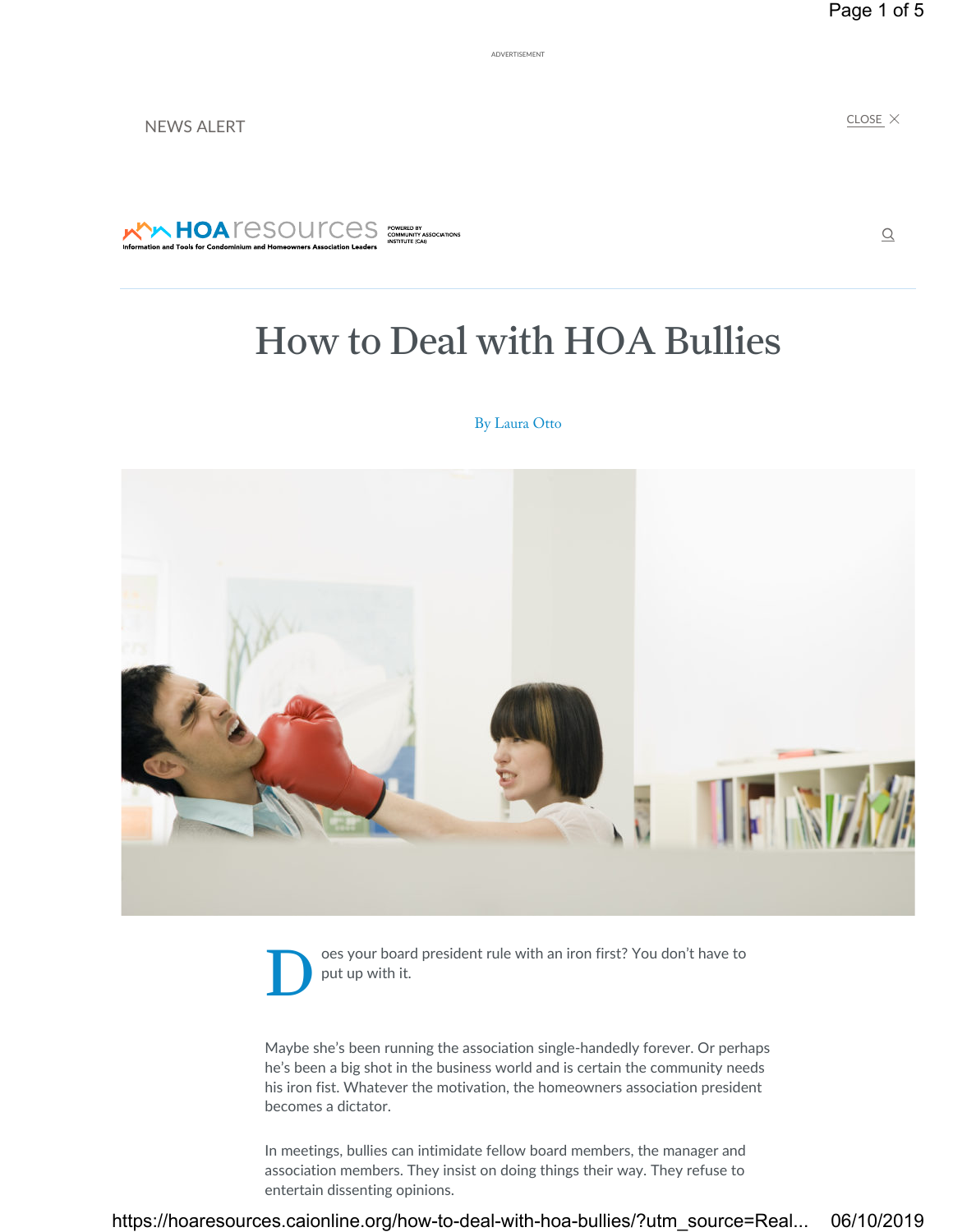Behind the scenes, they can be just as disruptive. They steer contracts to certain vendors and refuse to sign board-approved deals with others. They tell maintenance personnel exactly how to mow the lawn or clean the pool. They threaten homeowners over minor or perceived rules infractions.

But experts in association law and governance are unanimous in their opinion that bullies can be deposed. Boards and owners have the power to remove an association president who behaves miserably. It can get ugly, but every now and again, a board or community must stand up to a dictatorial president.

"Many people don't even know that it can be done," says Steven J. Weil, president of Royale Management Services in Fort Lauderdale, Fla. "This is probably the hardest thing we have to deal with."

Under most state laws and association governing documents, say legal experts, the board president has few powers beyond those held by other board members. Generally, the president is authorized to schedule meetings, open and close meetings, and sign certain documents on behalf of the association.

"A president shouldn't be running around like a CEO," says Jim Slaughter, a partner with Rossabi Black Slaughter in Greensboro, N.C., and president of CAI's College of Community Association Lawyers (CCAL). "In a community association, the president is first among equals."

Most laws and documents also give association boards the power to remove the dictator from the presidency at any time by a simple vote. In almost all cases, the president remains a member of the board, but has no more authority than fellow members.

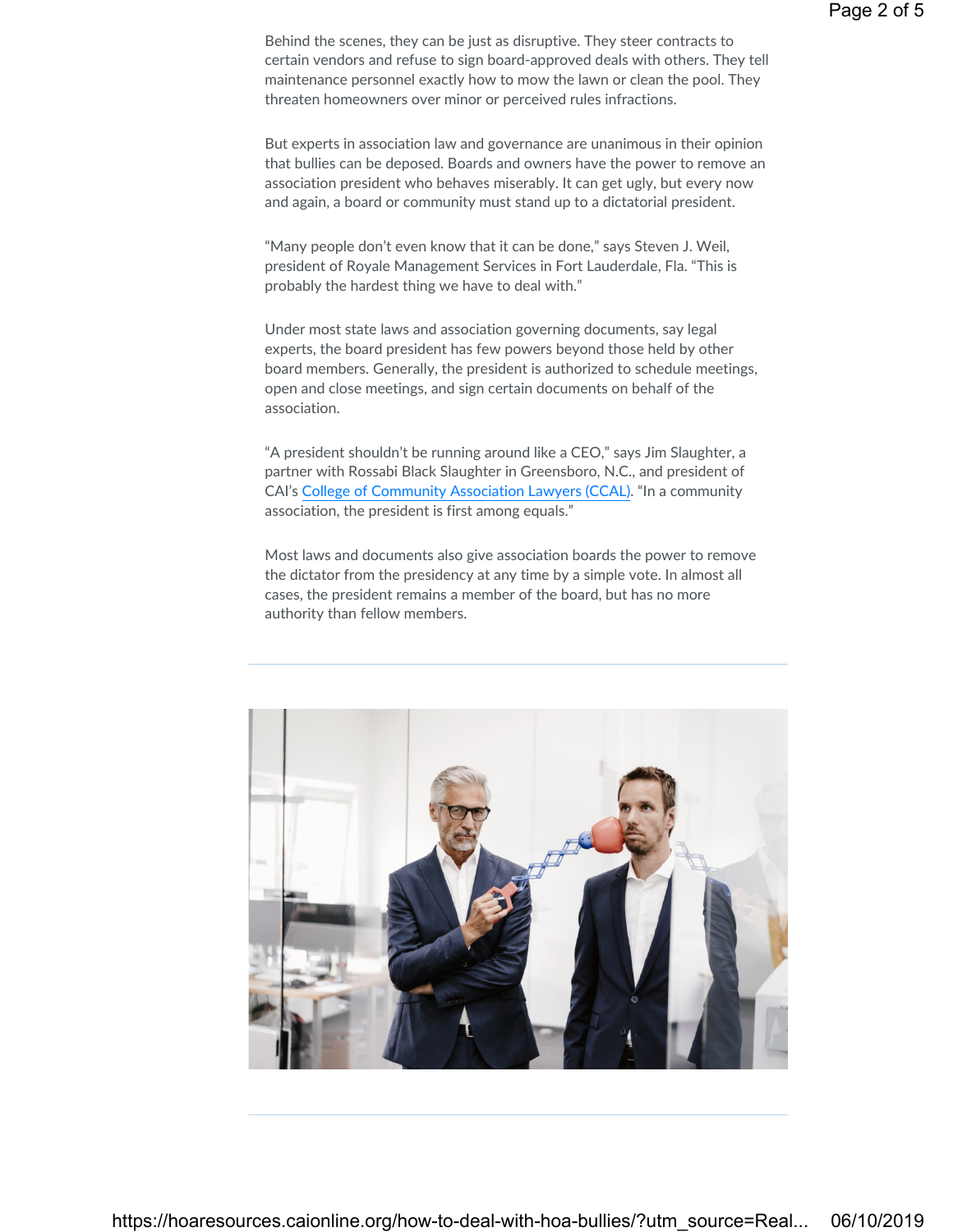Experts say there are five basic steps that can be taken to depose a dictator president, starting with the most limited procedure and escalating to the most extreme. If you're lucky, only the first step will be necessary. Steps four and five are reserved for cases in which everything else has failed; these steps have a lower chance of success and can leave enduring scars on the community.

Step one: Talk to the dictator and seek a change in behavior. "The easiest and best solution, which people don't do very often, is just go talk to the person," says Slaughter.

Step two: Study the association's governing documents and applicable laws. If this hasn't been done already, pore over these documents with the association's attorney. Make sure you know exactly how to schedule and conduct a vote to remove the president from office. The parliamentarian—if there is one—or a board member should prepare responses to possible efforts by the president to try to block a vote on removing him or her from that office. Then tell the dictator that such a vote is being scheduled and that it will occur even if he or she objects or fails to attend.

Step three: Vote to remove the president as an officer of the board. In most associations, this can be done at any time and without notice, though the vote can be placed on the agenda for a regular meeting, or a special board meeting can be called for such a purpose. Board members should anticipate anger and bellicosity from the dictator. Some will claim the board doesn't have the right to remove them and might threaten to go to court. Board members need to hold their ground and refuse to get into shouting matches or other forms of unprofessional behavior.

Step four: Vote to remove the offender from the board. Once in a while a dictator who has been voted out of the presidency digs in and attempts to undercut the new president or even refuses to accept the fact that there is a new president.

Step five: File a lawsuit. This is a rare option, used only when a president takes extreme measures to try to hold on to power. Board members or property owners can seek a judicial order requiring the dictator to take or not take certain actions. Failure to conform puts the dictator at risk of being declared in contempt of court.

#### Warning Signs

It's not possible to predict how someone will behave once elected to a board or elevated to the role of board president. But there are some behaviors that have become associated with dictators over time and might tip off other board members that the person should be watched closely:

Declining to schedule regular board meetings Refusing to allow dissent, constructive criticism or discussion Exhibiting intimidating behavior Conducting association business without consulting the board Pursuing a personal agenda

Read more about dealing with difficult people in Perfect Phrases for Dealing with Difficult People Ready-to-Use Phrases for Handling Conflict, Confrontation, and Challenging Personalities.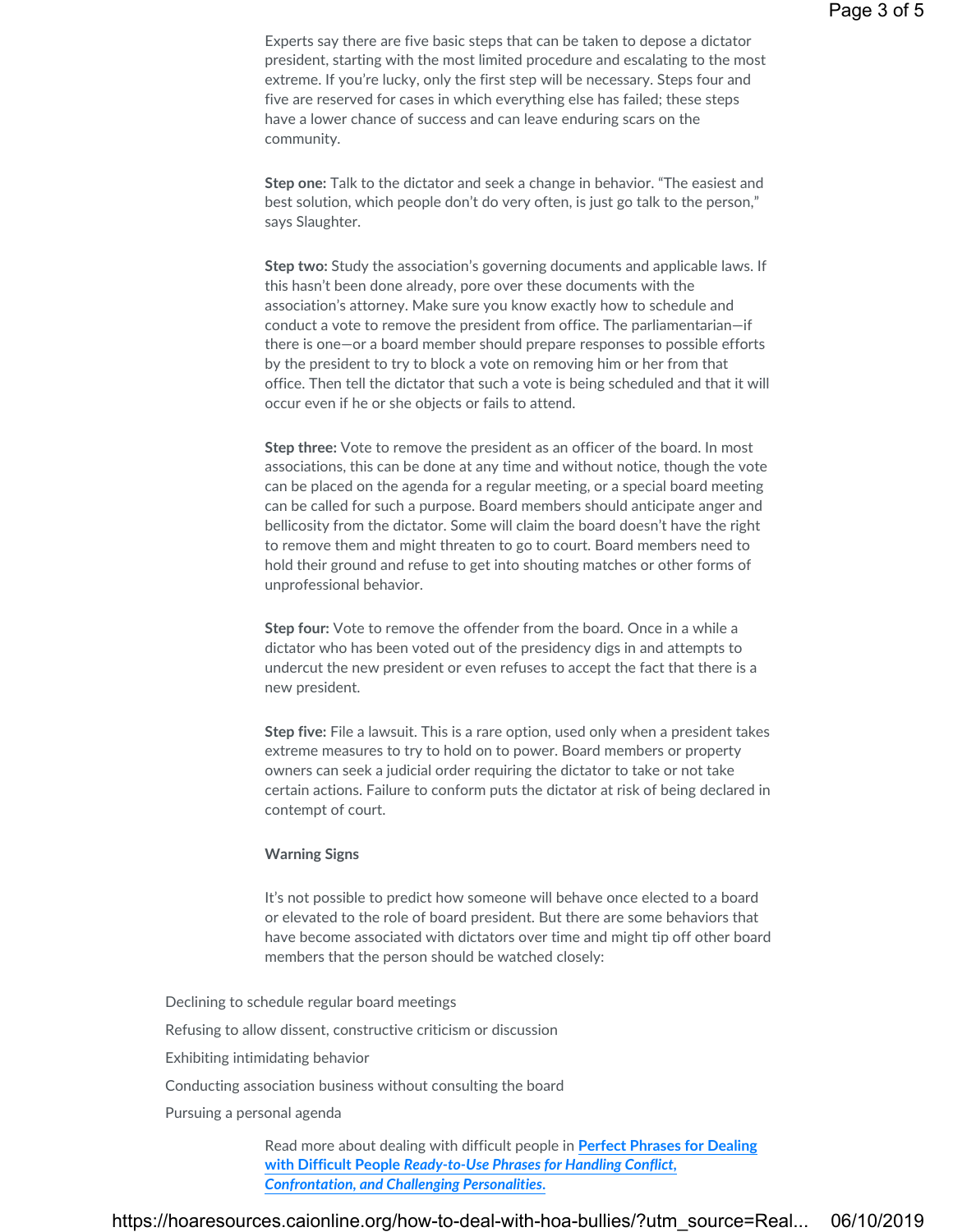HOAresources.com explores questions and comments from community association members living in condominiums, homeowners associations, and housing cooperatives. We then assemble trusted experts to provide practical solutions to your most commonly asked, timely questions. We never use real names, but we always tackle real issues. Have a question or comment about your community association? Submit here for consideration:

Email (required)

Question or Comment (required)

 $\square$  Sign me up for CAI's Community 411 newsletter

## Submit

**f ジ 均 in …** 

### Get More Expert Advice

Join CAI's online community for access to the industry's most in-demand community association resources.

Thousands of your peers are sharing advice.

JOIN NOW



### Laura Otto

Laura Otto is editor of CAI's award-winning Community Manager. A seasoned journalist, Laura previously worked for a creative, advocacy agency in Washington, D.C., where she wrote and edited content for a variety of public health clients. Prior to that, Laura served as a senior writer and editor for the George Washington University School of Medicine and Health Sciences. Laura is a graduate of Temple University in Philadelphia.